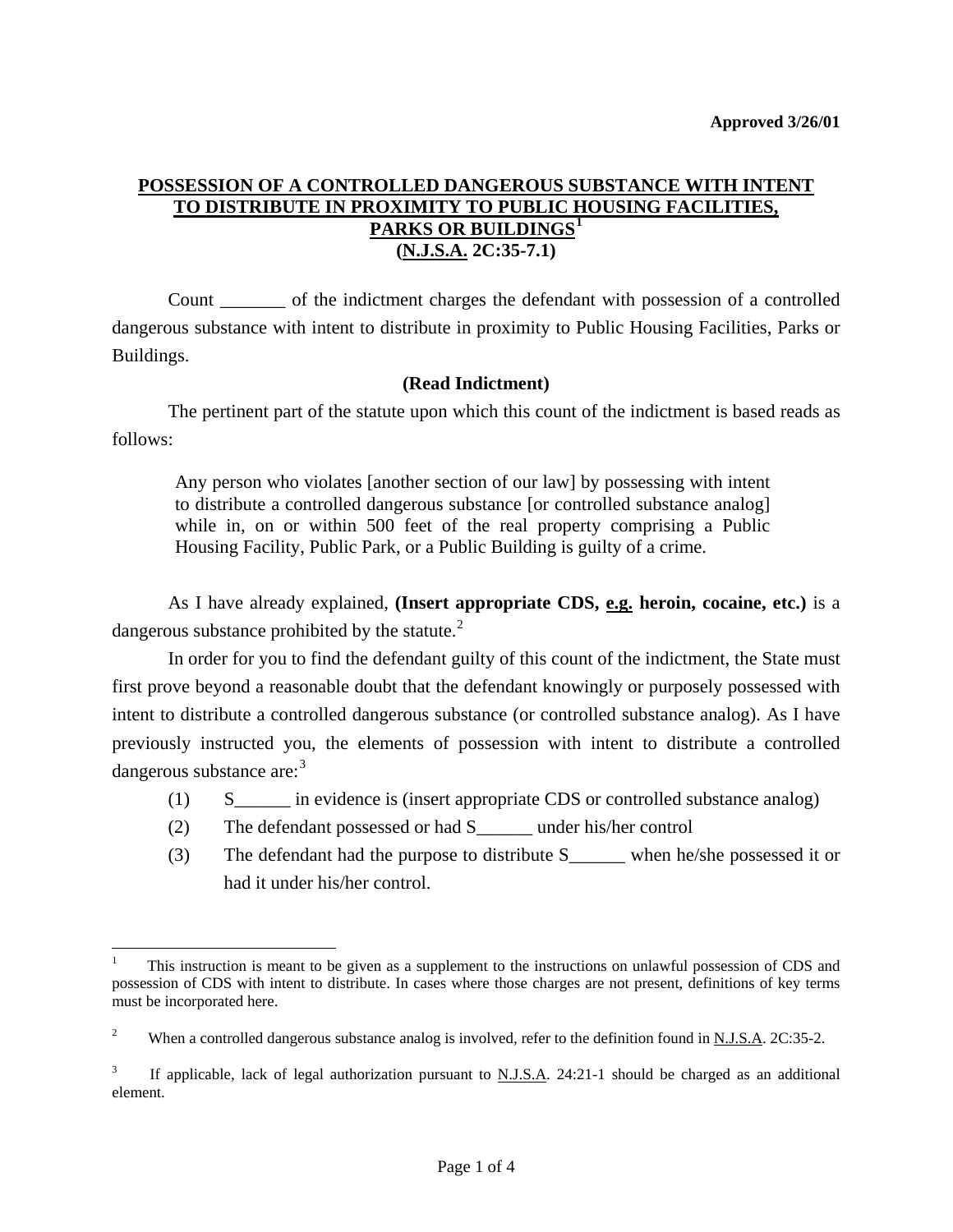#### **POSSESSION OF A CONTROLLED DANGEROUS SUBSTANCE WITH INTENT TO DISTRIBUTE IN PROXIMITY TO PUBLIC HOUSING FACILITIES, PARKS OR BUILDINGS (N.J.S.A. 2C:35-7.1)**

 In addition to proving the elements of possession with intent to distribute a controlled dangerous substance, to establish the defendant's guilt on this count, the State must also prove beyond a reasonable doubt that when the defendant possessed a controlled dangerous substance with intent to distribute, he/she was:

#### **[CHARGE AND DEFINE APPLICABLE TERM]**

in (or within 500 feet of) any Public Housing Facility **OR**  in (or within 500 feet of) any Public Park **OR**  in (or within 500 feet of) any Public Building

"Public Housing Facility" means any dwelling, complex of dwellings, accommodation, building, structure or facility and real property of any nature appurtenant thereto and used in connection therewith, which is owned by or leased to a local housing authority in accordance with the "Local Redevelopment and Housing Law," [P.L. 1992, c.79 (C.40A:12A-1 et seq.)] for the purpose of providing living accommodations to persons of low income.

 "Public park" means a park, recreation facility or area or playground owned or controlled by a State, county or local government unit.

"Public Building" means any publicly owned or leased library or museum.

 The possibility that defendant may have been unaware that the prohibited conduct took place in or within 500 feet of a Public Housing Facility, Public Park or Public Building is not a defense to this crime and shall not be considered by you in your deliberations. I further instruct you that whether defendant intended to make the distribution within 500 feet of the public property is irrelevant. To prove this element, the State must prove beyond a reasonable doubt that when the defendant possessed a controlled dangerous substance with intent to distribute, he/she was in or within 500 feet of a Public Housing Facility, Public Park or Public Building.

<span id="page-1-0"></span> To reiterate, in order for you to find the defendant guilty of this count of the indictment, the State must prove all of the following elements beyond a reasonable doubt:

- (1) S\_\_\_\_\_\_\_ in evidence is (insert appropriate CDS or controlled substance analog)
- (2) The defendant possessed or had S\_\_\_\_\_\_\_ under his/her control
- (3) The defendant had the purpose to distribute S\_\_\_\_\_\_\_ when he/she possessed it or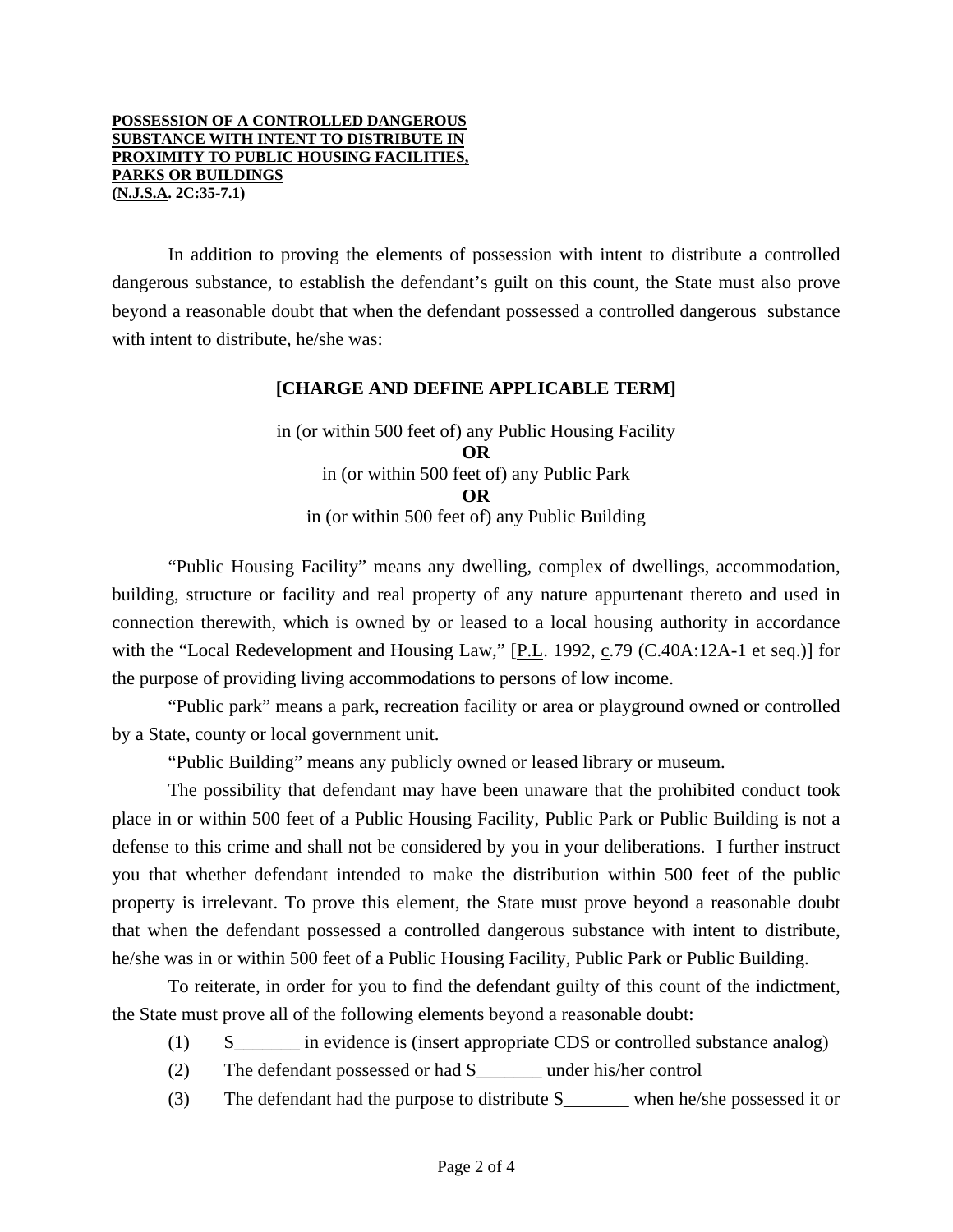had it under his/her control.

(4) That when the defendant possessed  $S$  with the purpose to distribute it, he/she was in or within 500 feet of a [charge as appropriate: Public Housing Facility, Public Park or Public Building].

 If you find that the State has proven all of these elements beyond a reasonable doubt, then you must return a verdict of guilty. On the other hand, if you find that the State has failed to prove any of these elements beyond a reasonable doubt, then you must return a verdict of not guilty.

## **[SUBSTITUTE WHERE APPROPRIATE]**

 The Defendant, as part of his/her general denial of guilt, asserts the defense that he/she did not possess with intent to distribute **[insert appropriate CDS]** for profit and that he/she did not possess with intent to distribute **[insert appropriate CDS]** to a person 17 years or younger. In order for this defense to be available, the defendant must prove by a preponderance of the evidence, that is, it is more likely true than not, that:

(1) The offense did not involve distribution of a controlled dangerous substance for profit

## **AND**

(2) The offense did not involve distribution to a person 17 years of age or younger

 This defense applies only to this charge and shall not affect your verdict concerning any other count of the indictment.

 If you find that the State has proven all the elements of this crime beyond a reasonable doubt, and also find that the defendant has failed to prove all of the elements of this defense by a preponderance of the evidence, then you must return a verdict of guilty. On the other hand, if you find that the State has failed to prove any of the elements of the crime beyond a reasonable doubt, or that defendant has proved all of the elements of the defense by a preponderance of the evidence, then you must return a verdict of not guilty.